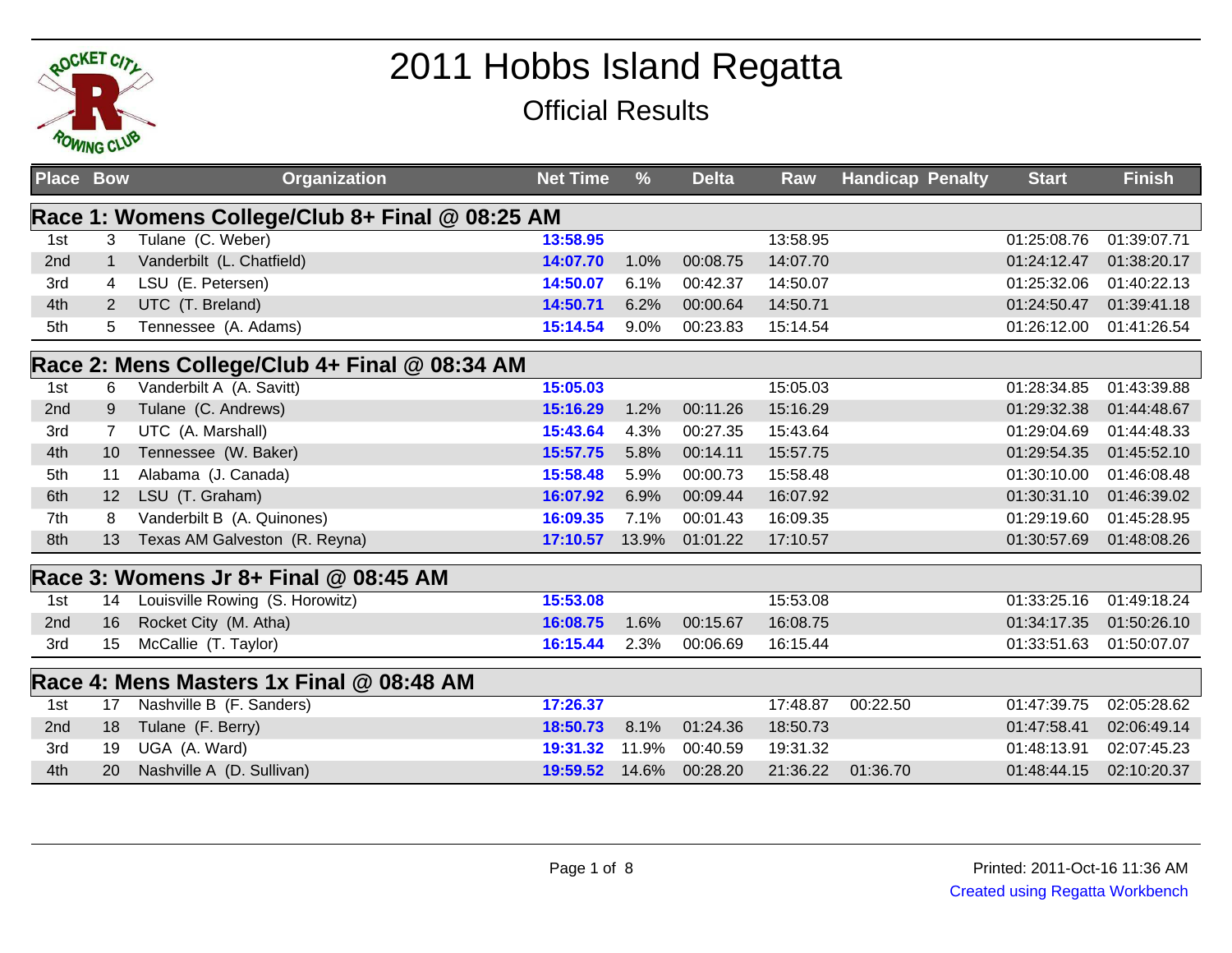| Place Bow |    | <b>Organization</b>                                     | <b>Net Time</b> | $\frac{9}{6}$ | <b>Delta</b> | <b>Raw</b> | <b>Handicap Penalty</b> | <b>Start</b> | <b>Finish</b> |
|-----------|----|---------------------------------------------------------|-----------------|---------------|--------------|------------|-------------------------|--------------|---------------|
|           |    | Race 5: Womens Masters 1x Final @ 08:52 AM              |                 |               |              |            |                         |              |               |
| 1st       | 22 | Rocket City (D. Winters)                                | 18:36.50        |               |              | 19:32.20   | 00:55.70                | 01:55:15.56  | 02:14:47.76   |
| 2nd       | 21 | Nashville (A. Joyner)                                   | 19:58.99        | 7.4%          | 01:22.49     | 19:59.09   | 00:00.10                | 01:54:48.88  | 02:14:47.97   |
|           |    | Race 6: Womens Jr 1x Final @ 09:00 AM                   |                 |               |              |            |                         |              |               |
| 1st       |    | 156 Chattanooga (K. Blinn)                              | 23:46.20        |               |              | 23:46.20   |                         | 01:59:20.56  | 02:23:06.76   |
|           |    | Race 7: Mens Jr 1x Final @ 09:05 AM                     |                 |               |              |            |                         |              |               |
| 1st       | 23 | Chattanooga A (J. Garner)                               | 18:27.59        |               |              | 18:27.59   |                         | 01:57:27.47  | 02:15:55.06   |
| 2nd       | 24 | Chattanooga B (A. Snider)                               | 19:50.91        | 7.5%          | 01:23.32     | 19:50.91   |                         | 01:57:57.88  | 02:17:48.79   |
| 3rd       | 25 | Chattanooga C (M. Kniedler)                             | 19:53.45        | 7.8%          | 00:02.54     | 19:53.45   |                         | 01:58:11.44  | 02:18:04.89   |
|           |    | Race 8: Mens Jr 4+ Final @ 09:10 AM                     |                 |               |              |            |                         |              |               |
| 1st       | 31 | McCallie B (D. Hettenbach)                              | 15:14.04        |               |              | 15:14.04   |                         | 02:04:25.10  | 02:19:39.14   |
| 2nd       | 28 | McCallie A (H. Moore)                                   | 15:27.03        | 1.4%          | 00:12.99     | 15:27.03   |                         | 02:03:41.10  | 02:19:08.13   |
| 3rd       | 29 | MBA Rowing A (S. Martin)                                | 16:20.05        | 7.2%          | 00:53.02     | 16:20.05   |                         | 02:04:00.10  | 02:20:20.15   |
| 4th       | 33 | McCallie C (C. Chapman)                                 | 16:24.07        | 7.7%          | 00:04.02     | 16:24.07   |                         | 02:05:11.12  | 02:21:35.19   |
| 5th       | 26 | Rocket City A (C. Graham)                               | 16:30.66        | 8.4%          | 00:06.59     | 16:30.66   |                         | 02:02:54.88  | 02:19:25.54   |
| 6th       | 27 | Louisville Rowing (A. NIMON)                            | 17:27.75        | 14.6%         | 00:57.09     | 17:27.75   |                         | 02:03:19.85  | 02:20:47.60   |
| 7th       | 32 | MBA Rowing B (B. O'Neal)                                | 18:16.42        | 20.0%         | 00:48.67     | 18:16.42   |                         | 02:04:53.32  | 02:23:09.74   |
| 8th       | 34 | Rocket City B (I. Crivello)                             | 18:59.08        | 24.6%         | 00:42.66     | 18:59.08   |                         | 02:05:44.44  | 02:24:43.52   |
| 9th       | 30 | Lake Guntersville (A. Anderson)                         | 19:20.72        | 27.0%         | 00:21.64     | 19:20.72   |                         | 02:04:19.97  | 02:23:40.69   |
|           | 35 | McCallie D (A. Sanford)                                 | <b>Scratch</b>  |               |              |            |                         |              |               |
|           |    | Race 9: Mens Masters 8+ Final @ 09:25 AM                |                 |               |              |            |                         |              |               |
| 1st       | 36 | Nashville (R. Bowen)                                    | 16:58.90        |               |              | 17:19.60   | 00:20.70                | 02:17:53.72  | 02:35:13.32   |
| 2nd       | 37 | Rocket City/Lake Guntersville [Composite] (G. Baird)    | 18:40.50        | 10.0%         | 01:41.60     | 19:25.00   | 00:44.50                | 02:18:22.22  | 02:37:47.22   |
|           |    | Race 10: Womens College/Club Novice 8+ Final @ 09:40 AM |                 |               |              |            |                         |              |               |
| 1st       | 39 | Tulane A (M. Batchelor)                                 | 17:14.16        |               |              | 17:14.16   |                         | 02:33:14.50  | 02:50:28.66   |
| 2nd       | 40 | UTC (H. Gray)                                           | 17:38.87        | 2.4%          | 00:24.71     | 17:38.87   |                         | 02:33:35.47  | 02:51:14.34   |
| 3rd       | 43 | Vanderbilt A (D. Hough)                                 | 17:46.45        | 3.1%          | 00:07.58     | 17:46.45   |                         | 02:35:18.60  | 02:53:05.05   |
| 4th       | 42 | UAH Crew (. Pegues)                                     | 18:24.56        | 6.8%          | 00:38.11     | 18:24.56   |                         | 02:34:55.91  | 02:53:20.47   |
| 5th       | 38 | LSU A (M. Simon)                                        | 19:26.25        | 12.8%         | 01:01.69     | 19:26.25   |                         | 02:33:04.35  | 02:52:30.60   |
| 6th       | 41 | Texas AM Galveston (G. Matila)                          | 19:40.04        | 14.1%         | 00:13.79     | 19:40.04   |                         | 02:34:26.44  | 02:54:06.48   |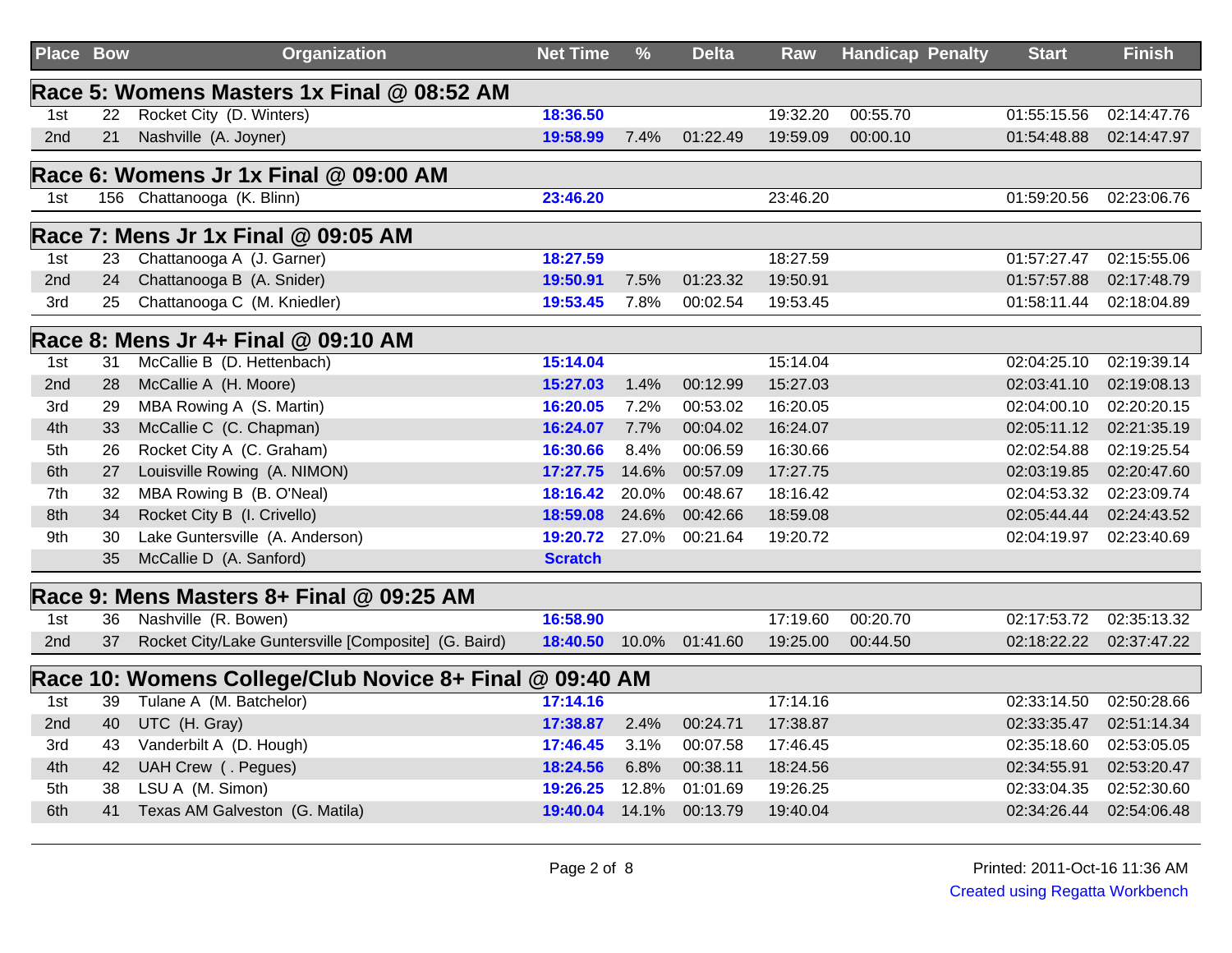| <b>Place Bow</b> |     | <b>Organization</b>                                     | <b>Net Time</b> | $\frac{9}{6}$ | <b>Delta</b> | Raw      | <b>Handicap Penalty</b> | <b>Start</b> | <b>Finish</b> |
|------------------|-----|---------------------------------------------------------|-----------------|---------------|--------------|----------|-------------------------|--------------|---------------|
|                  |     | Race 10: Womens College/Club Novice 8+ Final @ 09:40 AM |                 |               |              |          |                         |              |               |
| 7th              | 45  | Vanderbilt B (S. Wherry)                                | 19:46.33        | 14.7%         | 00:06.29     | 19:46.33 |                         | 02:36:54.94  | 02:56:41.27   |
| 8th              | 157 | Tulane B (H. Lopez)                                     | 20:10.46        | 17.0%         | 00:24.13     | 20:10.46 |                         | 02:37:35.35  | 02:57:45.81   |
| 9th              | 44  | LSU B (K. Wetzl)                                        | 21:03.07        | 22.1%         | 00:52.61     | 21:03.07 |                         | 02:36:25.56  | 02:57:28.63   |
|                  |     | Race 11: Mens College/Club Novice 4+ Final @ 10:10 AM   |                 |               |              |          |                         |              |               |
| 1st              | 49  | Alabama (T. Di Mattia)                                  | 16:38.12        |               |              | 16:38.12 |                         | 03:06:16.72  | 03:22:54.84   |
| 2nd              | 46  | Tennessee (W. Baker)                                    | 17:27.28        | 4.9%          | 00:49.16     | 17:27.28 |                         | 03:05:12.32  | 03:22:39.60   |
| 3rd              | 47  | UAH Crew (N. Caldwell)                                  | 17:30.77        | 5.3%          | 00:03.49     | 17:30.77 |                         | 03:05:36.06  | 03:23:06.83   |
| 4th              | 48  | Tulane (J. Treloar)                                     | 17:44.80        | 6.7%          | 00:14.03     | 17:44.80 |                         | 03:05:54.97  | 03:23:39.77   |
|                  |     | Race 12: Mens True College Novice 4+ Final @ 10:10 AM   |                 |               |              |          |                         |              |               |
| 1st              | 51  | Tennessee (B. Cox)                                      | 17:50.31        |               |              | 17:50.31 |                         | 03:07:28.60  | 03:25:18.91   |
| 2nd              | 50  | Tulane (J. Toups)                                       | 19:24.75        | 8.8%          | 01:34.44     | 19:24.75 |                         | 03:07:05.79  | 03:26:30.54   |
| 3rd              | 52  | Texas AM Galveston (M. Bradley)                         | 19:43.07        | 10.5%         | 00:18.32     | 19:43.07 |                         | 03:08:33.44  | 03:28:16.51   |
|                  |     | Race 13: Mens College/Club 2- Final @ 10:20 AM          |                 |               |              |          |                         |              |               |
| 1st              | 53  | Vanderbilt A (W. Yin)                                   | 16:59.67        |               |              | 16:59.67 |                         | 03:10:54.22  | 03:27:53.89   |
| 2 <sub>nd</sub>  | 54  | Vanderbilt B (M. Koehler)                               | 19:08.88        | 12.7%         | 02:09.21     | 19:08.88 |                         | 03:11:34.85  | 03:30:43.73   |
|                  | 55  | Vanderbilt C (J. Narozanick)                            | <b>Scratch</b>  |               |              |          |                         |              |               |
|                  |     | Race 14: Womens Jr Novice 8+ Final @ 10:30 AM           |                 |               |              |          |                         |              |               |
| 1st              | 57  | Rocket City (A. Wulff)                                  | 17:51.32        |               |              | 17:51.32 |                         | 03:25:12.16  | 03:43:03.48   |
| 2nd              | 56  | Chattanooga (M. Stuart)                                 | 19:04.91        | 6.9%          | 01:13.59     | 19:04.91 |                         | 03:24:35.91  | 03:43:40.82   |
|                  |     | Race 15: Womens Masters 8+ Final @ 10:38 AM             |                 |               |              |          |                         |              |               |
| 1st              | 59  | Atlanta (B. MISOREK)                                    | 17:13.69        |               |              | 17:13.69 |                         | 03:30:42.68  | 03:47:56.37   |
| 2nd              | 58  | Nashville (J. Kirkpatrick)                              | 17:34.53        | 2.0%          | 00:20.84     | 17:34.53 |                         | 03:30:07.88  | 03:47:42.41   |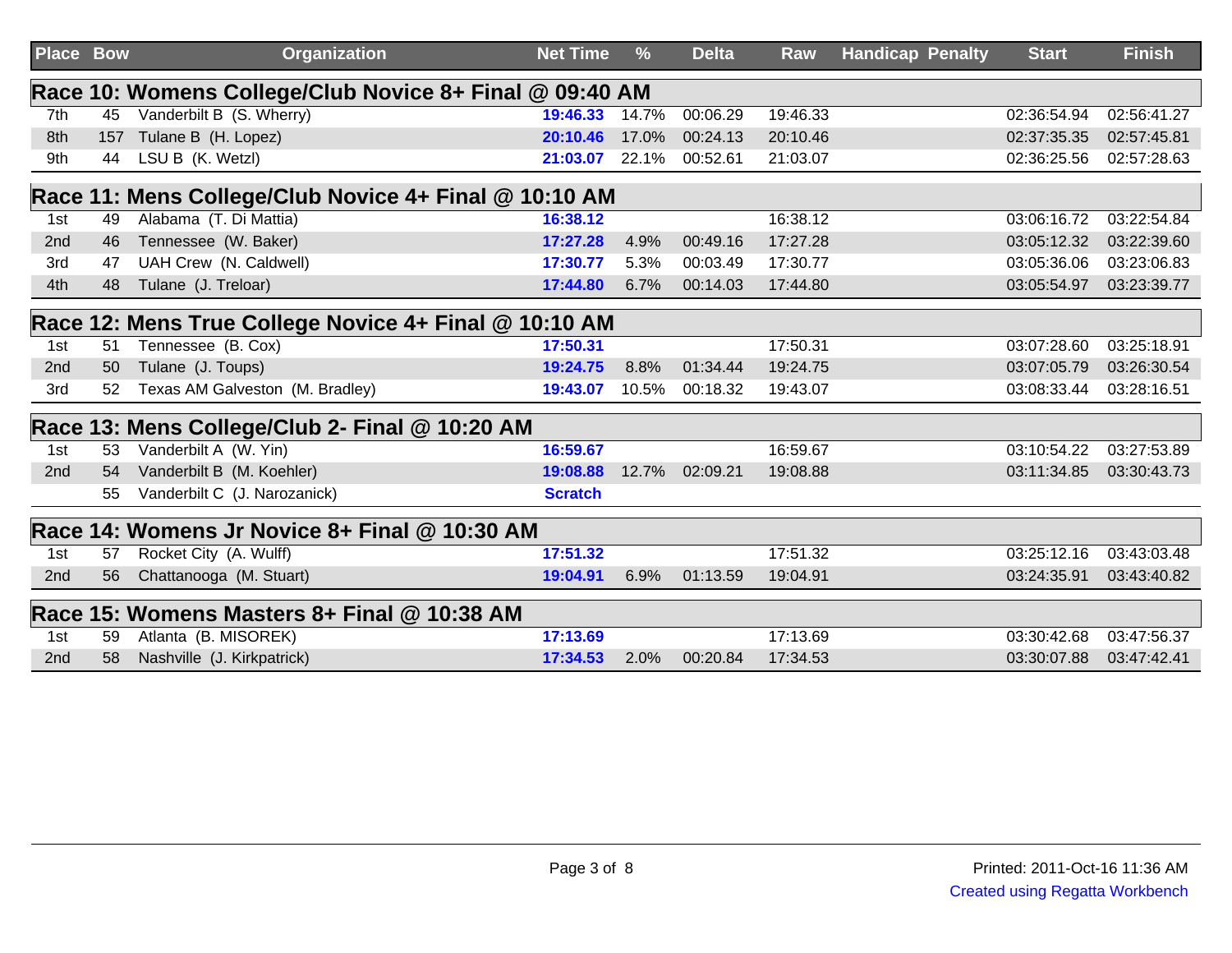| <b>Place Bow</b> |    | <b>Organization</b>                                   | <b>Net Time</b> | $\frac{9}{6}$ | <b>Delta</b> | <b>Raw</b> | <b>Handicap Penalty</b> | <b>Start</b> | <b>Finish</b> |
|------------------|----|-------------------------------------------------------|-----------------|---------------|--------------|------------|-------------------------|--------------|---------------|
|                  |    | Race 16: Womens College/Club Ltwt 4+ Final @ 10:40 AM |                 |               |              |            |                         |              |               |
|                  |    | 60 Vanderbilt (A. Garza)                              | <b>Scratch</b>  |               |              |            |                         |              |               |
|                  |    | Race 17: Mens Jr 2x Final @ 10:45 AM                  |                 |               |              |            |                         |              |               |
| 1st              | 61 | Chattanooga (K. Bledsoe)                              | 16:37.03        |               |              | 16:37.03   |                         | 03:39:49.76  | 03:56:26.79   |
| 2nd              | 63 | Rocket City A (C. Graham)                             | 17:40.82        | 6.4%          | 01:03.79     | 17:40.82   |                         | 03:40:13.94  | 03:57:54.76   |
| 3rd              | 64 | McCallie B (C. Carter)                                | 17:56.51        | 8.0%          | 00:15.69     | 17:56.51   |                         | 03:40:26.00  | 03:58:22.51   |
| 4th              | 62 | McCallie A (M. Bardoner)                              | 18:19.58        | 10.3%         | 00:23.07     | 18:19.58   |                         | 03:40:00.82  | 03:58:20.40   |
|                  | 65 | Rocket City B (C. Graham)                             | <b>Scratch</b>  |               |              |            |                         |              |               |
|                  |    | Race 18: Womens Jr 4x Final @ 10:50 AM                |                 |               |              |            |                         |              |               |
| 1st              | 66 | Chattanooga (A. Azcona)                               | 22:42.91        |               |              | 22:42.91   |                         | 03:43:15.79  | 04:05:58.70   |
|                  |    | Race 19: Mens Jr Novice 4+ Final @ 10:55 AM           |                 |               |              |            |                         |              |               |
| 1st              | 69 | McCallie A (c. Kohl)                                  | 17:30.70        |               |              | 17:30.70   |                         | 03:55:18.66  | 04:12:49.36   |
| 2nd              | 72 | McCallie B (R. Harris)                                | 17:53.69        | 2.2%          | 00:22.99     | 17:53.69   |                         | 03:53:47.91  | 04:11:41.60   |
| 3rd              | 68 | Rocket City A (C. Schiro)                             | 17:55.17        | 2.3%          | 00:01.48     | 17:55.17   |                         | 03:52:17.22  | 04:10:12.39   |
| 4th              | 73 | MBA Rowing B (S. Deane)                               | 18:03.71        | 3.1%          | 00:08.54     | 18:03.71   |                         | 03:54:00.85  | 04:12:04.56   |
| 5th              | 70 | MBA Rowing A (S. McMahan)                             | 18:17.38        | 4.4%          | 00:13.67     | 18:17.38   |                         | 03:52:45.72  | 04:11:03.10   |
| 6th              | 67 | Louisville Rowing (A. Clark)                          | 18:46.88        | 7.3%          | 00:29.50     | 18:46.88   |                         | 03:52:03.88  | 04:10:50.76   |
| 7th              | 71 | Chattanooga (B. Webber)                               | 19:07.61        | 9.2%          | 00:20.73     | 19:07.61   |                         | 03:53:33.66  | 04:12:41.27   |
| 8th              | 74 | Rocket City B (J. Keller)                             | 21:27.43        | 22.5%         | 02:19.82     | 21:27.43   |                         | 03:54:33.60  | 04:16:01.03   |
|                  | 75 | McCallie C (B. Fogo)                                  | <b>Scratch</b>  |               |              |            |                         |              |               |
|                  |    | Race 20: Mens Open 8+ Final @ 12:00 PM                |                 |               |              |            |                         |              |               |
| 1st              | 81 | McCallie (D. Hettenbach)                              | 14:12.54        |               |              | 14:12.54   |                         | 04:51:08.82  | 05:05:21.36   |
| 2nd              | 76 | Vanderbilt (A. Savitt)                                | 14:21.82        | 1.1%          | 00:09.28     | 14:21.82   |                         | 04:49:23.38  | 05:03:45.20   |
| 3rd              | 77 | Tulane (T. Murphy)                                    | 14:45.95        | 3.9%          | 00:24.13     | 14:45.95   |                         | 04:49:46.25  | 05:04:32.20   |
| 4th              | 78 | LSU (K. Benoit)                                       | 15:24.23        | 8.4%          | 00:38.28     | 15:24.23   |                         | 04:50:15.12  | 05:05:39.35   |
| 5th              | 80 | Tennessee (I. Huntoon)                                | 15:35.36        | 9.7%          | 00:11.13     | 15:35.36   |                         | 04:50:53.00  | 05:06:28.36   |
| 6th              | 79 | UTC (A. Marshall)                                     | 15:39.35        | 10.2%         | 00:03.99     | 15:39.35   |                         | 04:50:35.38  | 05:06:14.73   |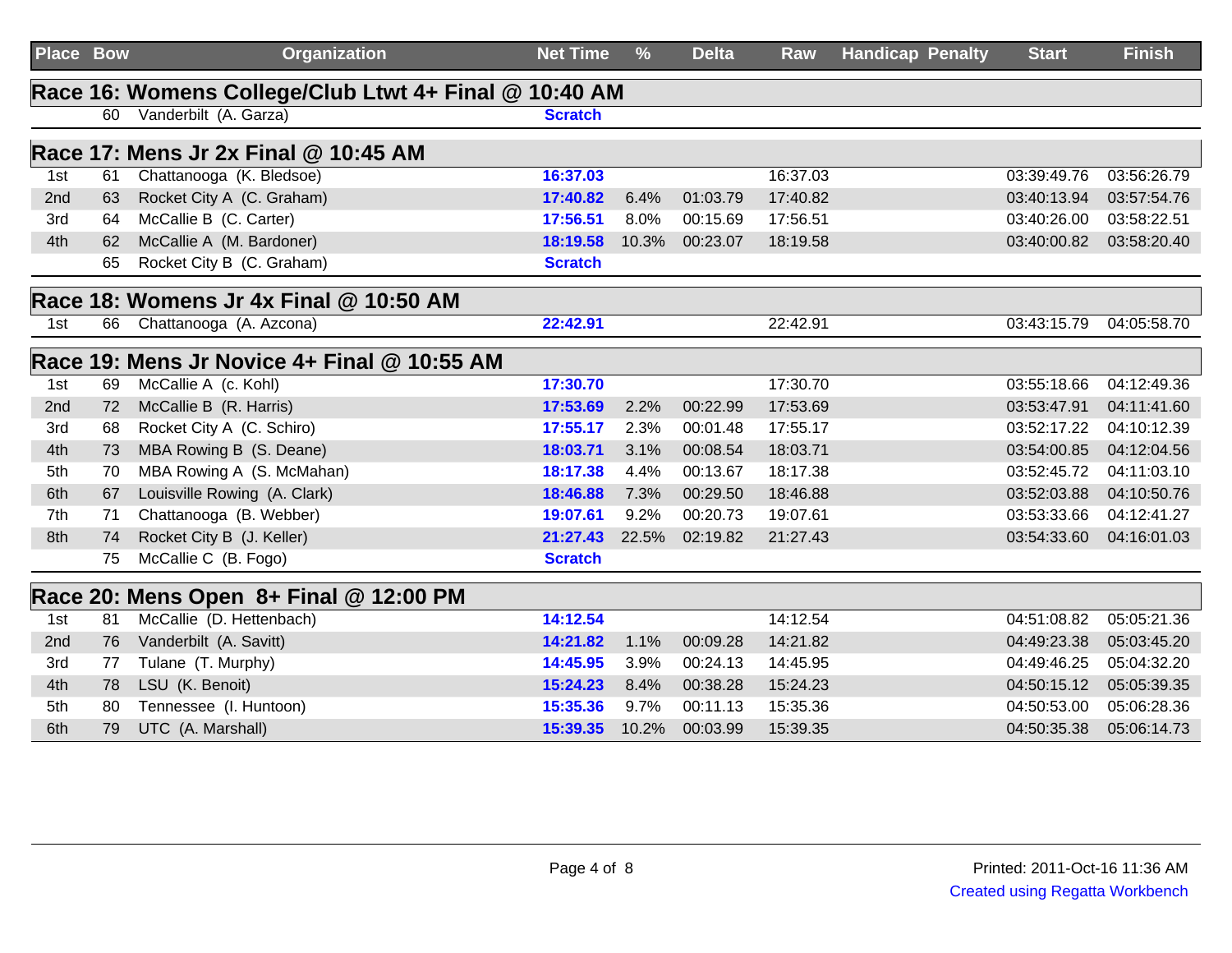| Place Bow |                  | <b>Organization</b>                              | <b>Net Time</b> | $\frac{9}{6}$ | <b>Delta</b> | <b>Raw</b> | <b>Handicap Penalty</b> | <b>Start</b> | <b>Finish</b> |
|-----------|------------------|--------------------------------------------------|-----------------|---------------|--------------|------------|-------------------------|--------------|---------------|
|           |                  | Race 21: Womens College/Club 4+ Final @ 12:05 PM |                 |               |              |            |                         |              |               |
| 1st       | 82               | Tulane A (M. Serou)                              | 17:49.91        |               |              | 17:49.91   |                         | 04:56:25.22  | 05:14:15.13   |
| 2nd       | 84               | Vanderbilt A (A. Garza)                          | 18:44.21        | 5.1%          | 00:54.30     | 18:44.21   |                         | 04:57:06.28  | 05:15:50.49   |
| 3rd       | 85               | Texas AM Galveston (R. Freeman)                  | 19:32.65        | 9.6%          | 00:48.44     | 19:32.65   |                         | 04:57:16.19  | 05:16:48.84   |
| 4th       | 83               | LSU (E. Petersen)                                | 19:34.48        | 9.8%          | 00:01.83     | 19:34.48   |                         | 04:56:48.14  | 05:16:22.62   |
| 5th       | 88               | Tulane C (T. Jacobson)                           | 20:02.32        | 12.4%         | 00:27.84     | 20:02.32   |                         | 04:57:42.44  | 05:17:44.76   |
| 6th       | 86               | Tulane B (S. Cook)                               | 21:33.94        | 20.9%         | 01:31.62     | 21:33.94   |                         | 04:57:24.85  | 05:18:58.79   |
|           | 87               | Vanderbilt B (W. Sterling)                       | <b>Scratch</b>  |               |              |            |                         |              |               |
|           |                  | Race 22: Mixed College/Club 8+ Final @ 12:25 PM  |                 |               |              |            |                         |              |               |
| 1st       | 92               | Texas AM Galveston (A. Hons)                     | 17:21.05        |               |              | 17:21.05   |                         | 06:08:28.19  | 06:25:49.24   |
| 2nd       | 89               | UTC A (K. Gibson)                                | 17:22.73        | 0.2%          | 00:01.68     | 17:22.73   |                         | 05:20:28.91  | 05:37:51.64   |
| 3rd       | 91               | UAH Crew (. Pegues)                              | 18:28.56        | 6.5%          | 01:05.83     | 18:28.56   |                         | 05:21:33.50  | 05:40:02.06   |
| 4th       | 90               | UTC B (S. Chavez)                                | 19:40.25        | 13.4%         | 01:11.69     | 19:40.25   |                         | 05:20:59.44  | 05:40:39.69   |
|           |                  | Race 23: Mens Masters 4+ Final @ 12:30 PM        |                 |               |              |            |                         |              |               |
| 1st       | 93               | Nashville (J. Herring)                           | 18:53.55        |               |              | 18:53.55   |                         | 05:23:13.35  | 05:42:06.90   |
| 2nd       | 94               | Rocket City/UGA [Composite] (C. Haines)          | 19:17.41        | 2.1%          | 00:23.86     | 19:17.41   |                         | 05:23:46.91  | 05:43:04.32   |
|           |                  | Race 24: Womens Masters 4+ Final @ 12:35 PM      |                 |               |              |            |                         |              |               |
| 1st       | 96               | Atlanta (B. MISOREK)                             | 19:52.12        |               |              | 19:57.02   | 00:04.90                | 05:38:20.56  | 05:58:17.58   |
| 2nd       | 97               | Nashville B (A. Joyner)                          | 20:34.03        | 3.5%          | 00:41.91     | 20:34.43   | 00:00.40                | 05:38:51.60  | 05:59:26.03   |
| 3rd       | 95               | Nashville A (J. Kirkpatrick)                     | 21:03.75        | 6.0%          | 00:29.72     | 22:00.95   | 00:57.20                | 05:37:58.10  | 05:59:59.05   |
|           |                  | Race 25: Mens Jr 8+ Final @ 12:45 PM             |                 |               |              |            |                         |              |               |
| 1st       | 99               | McCallie A (H. Moore)                            | 14:56.73        |               |              | 14:56.73   |                         | 05:33:42.41  | 05:48:39.14   |
| 2nd       | 101              | McCallie B (C. Chapman)                          | 15:36.12        | 4.4%          | 00:39.39     | 15:36.12   |                         | 05:34:21.22  | 05:49:57.34   |
| 3rd       | 100              | MBA Rowing (S. Martin)                           | 16:08.98        | 8.1%          | 00:32.86     | 16:08.98   |                         | 05:34:01.44  | 05:50:10.42   |
| 4th       | 103              | McCallie C (V. Turner)                           | 16:37.51        | 11.2%         | 00:28.53     | 16:37.51   |                         | 05:35:25.60  | 05:52:03.11   |
| 5th       | 98               | Louisville Rowing (A. NIMON)                     | 17:47.99        | 19.1%         | 01:10.48     | 17:47.99   |                         | 05:33:26.06  | 05:51:14.05   |
| 6th       | 102 <sub>2</sub> | Lake Guntersville (A. Anderson)                  | 22:37.93        | 51.4%         | 04:49.94     | 22:37.93   |                         | 05:35:14.76  | 05:57:52.69   |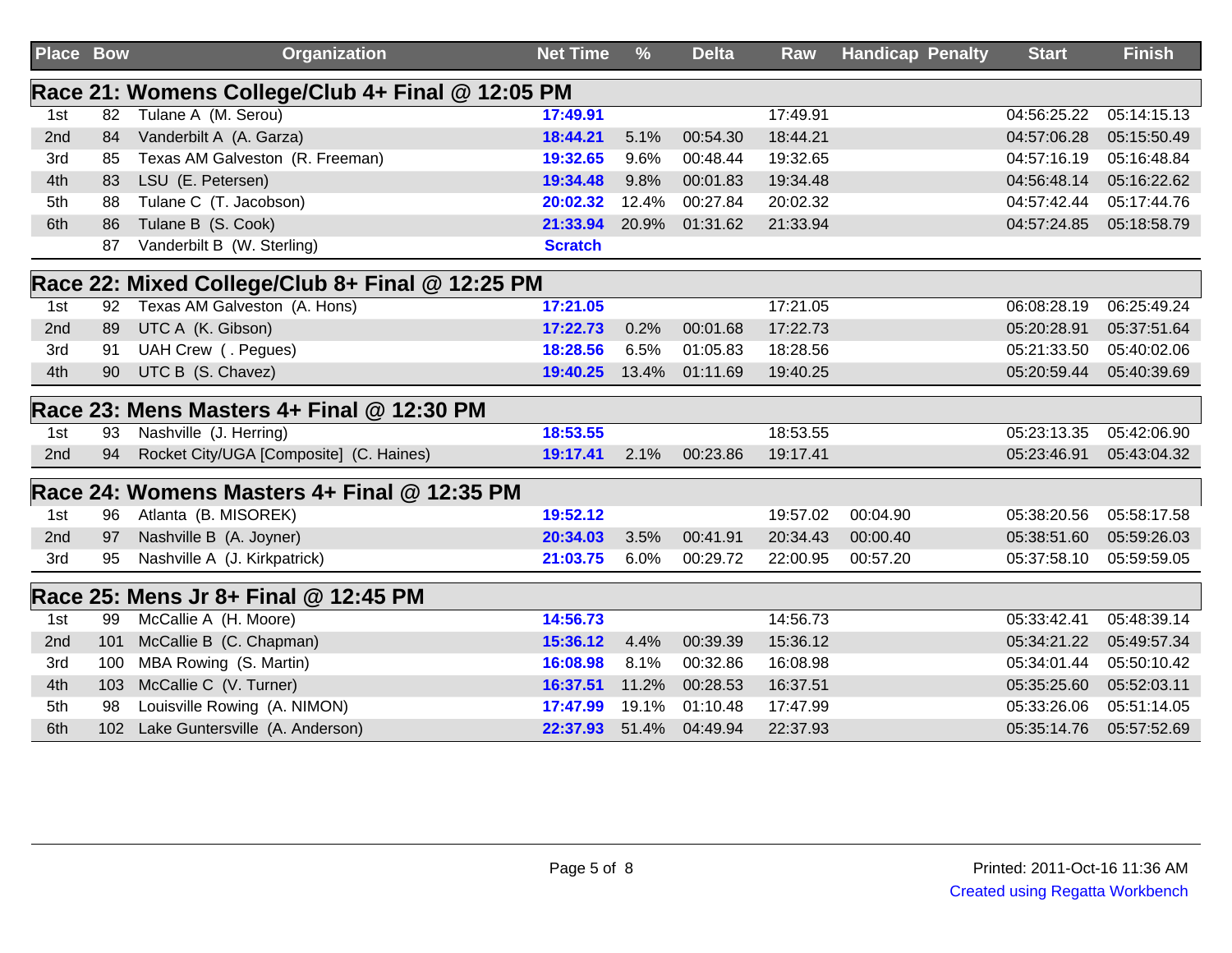| <b>Place Bow</b> |     | <b>Organization</b>                         | <b>Net Time</b> | $\frac{9}{6}$ | <b>Delta</b> | Raw      | <b>Handicap Penalty</b> | <b>Start</b> | <b>Finish</b> |
|------------------|-----|---------------------------------------------|-----------------|---------------|--------------|----------|-------------------------|--------------|---------------|
|                  |     | Race 26: Womens Jr 4+ Final @ 12:50 PM      |                 |               |              |          |                         |              |               |
| 1st              |     | 105 Chattanooga A (R. Johnson)              | 18:37.83        |               |              | 18:37.83 |                         | 05:46:50.10  | 06:05:27.93   |
| 2nd              | 104 | Louisville Rowing A (S. Horowitz)           | 19:11.98        | 3.1%          | 00:34.15     | 19:11.98 |                         | 05:46:19.53  | 06:05:31.51   |
| 3rd              | 106 | McCallie A (T. Taylor)                      | 19:48.57        | 6.3%          | 00:36.59     | 19:48.57 |                         | 05:47:17.32  | 06:07:05.89   |
| 4th              | 110 | McCallie B (H. Brooks)                      | 20:00.85        | 7.4%          | 00:12.28     | 20:00.85 |                         | 05:48:42.66  | 06:08:43.51   |
| 5th              | 108 | Louisville Rowing B (C. duplessis)          | 20:03.55        | 7.7%          | 00:02.70     | 20:03.55 |                         | 05:48:10.82  | 06:08:14.37   |
| 6th              | 109 | Chattanooga B (K. Sutton)                   | 21:19.20        | 14.4%         | 01:15.65     | 21:19.20 |                         | 05:48:31.50  | 06:09:50.70   |
| 7th              | 107 | Lake Guntersville (R. Bonnor)               | 26:52.15        | 44.2%         | 05:32.95     | 26:52.15 |                         | 05:48:02.25  | 06:14:54.40   |
|                  |     | Race 27: Mens Masters 2x Final @ 01:00 PM   |                 |               |              |          |                         |              |               |
| 1st              | 111 | Birmingham (V. Jones)                       | 20:40.17        |               |              | 21:05.57 | 00:25.40                | 05:50:14.56  | 06:11:20.13   |
| 2nd              |     | 112 Nashville (T. Nagle)                    | 23:25.03        | 13.3%         | 02:44.86     | 25:00.53 | 01:35.50                | 05:51:05.12  | 06:16:05.65   |
|                  |     | Race 28: Mens Jr 4x Final @ 01:05 PM        |                 |               |              |          |                         |              |               |
| 1st              |     | 113 Chattanooga (J. Nash)                   | 15:20.72        |               |              | 15:20.72 |                         | 05:53:21.79  | 06:08:42.51   |
| 2nd              |     | 114 Rocket City (A. Stewart)                | 20:28.26        | 33.4%         | 05:07.54     | 20:28.26 |                         | 05:53:04.03  | 06:13:32.29   |
|                  |     | Race 29: Mens Jr Novice 8+ Final @ 01:10 PM |                 |               |              |          |                         |              |               |
| 1st              |     | 116 McCallie A (R. Harris)                  | 16:07.56        |               |              | 16:07.56 |                         | 06:04:10.63  | 06:20:18.19   |
| 2nd              |     | 115 Rocket City A (C. Schiro)               | 16:40.28        | 3.4%          | 00:32.72     | 16:40.28 |                         | 06:03:32.03  | 06:20:12.31   |
| 3rd              | 117 | MBA Rowing A (B. Perrone)                   | 17:20.85        | 7.6%          | 00:40.57     | 17:20.85 |                         | 06:06:52.69  | 06:24:13.54   |
| 4th              | 121 | McCallie C (J. Houston)                     | 18:08.47        | 12.5%         | 00:47.62     | 18:08.47 |                         | 06:07:55.12  | 06:26:03.59   |
| 5th              |     | 119 MBA Rowing B (N. Roberts)               | 18:17.27        | 13.4%         | 00:08.80     | 18:17.27 |                         | 06:05:37.12  | 06:23:54.39   |
| 6th              |     | 118 McCallie B (c. Kohl)                    | 18:19.54        | 13.6%         | 00:02.27     | 18:19.54 |                         | 06:04:32.91  | 06:22:52.45   |
| 7th              | 120 | Rocket City B (T. Kozar)                    | 20:08.30        | 24.9%         | 01:48.76     | 20:08.30 |                         | 06:06:22.25  | 06:26:30.55   |
|                  |     | Race 30: Womens Jr 2x Final @ 01:25 PM      |                 |               |              |          |                         |              |               |
| 1st              | 124 | Rocket City B (H. Maeser)                   | 19:37.84        |               |              | 19:37.84 |                         | 06:12:09.19  | 06:31:47.03   |
| 2nd              | 122 | Rocket City A (M. Atha)                     | 19:38.65        | 0.1%          | 00:00.81     | 19:38.65 |                         | 06:10:58.12  | 06:30:36.77   |
| 3rd              | 123 | Chattanooga A (H. Sawyer)                   | 21:30.87        | 9.6%          | 01:52.22     | 21:30.87 |                         | 06:11:52.63  | 06:33:23.50   |
| 4th              |     | 125 Chattanooga B (A. Azcona)               | 24:21.10        | 24.0%         | 02:50.23     | 24:21.10 |                         | 06:12:35.94  | 06:36:57.04   |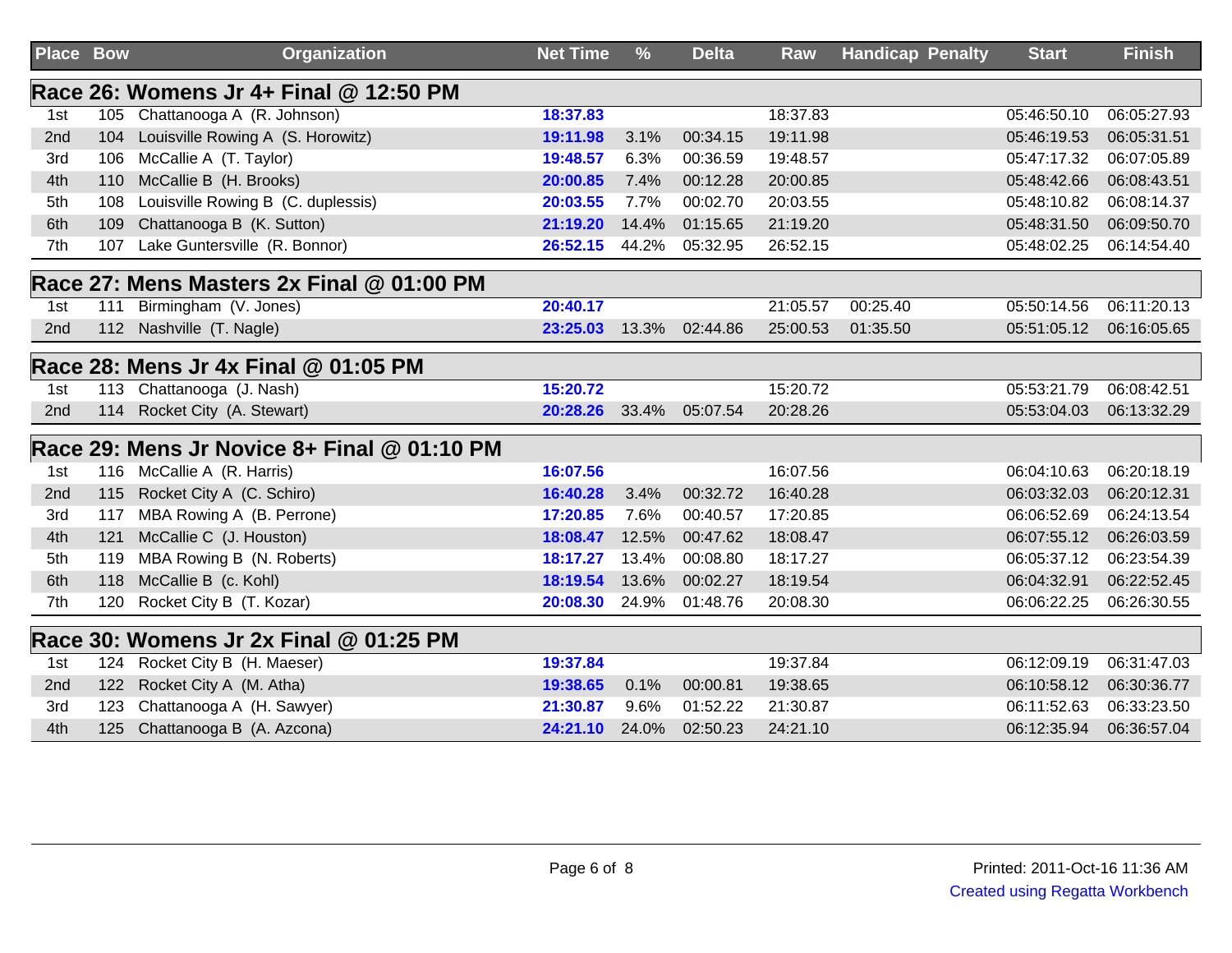| <b>Place Bow</b> |     | <b>Organization</b>                                     | <b>Net Time</b> | $\frac{9}{6}$ | <b>Delta</b> | Raw      | <b>Handicap Penalty</b> | <b>Start</b> | <b>Finish</b> |
|------------------|-----|---------------------------------------------------------|-----------------|---------------|--------------|----------|-------------------------|--------------|---------------|
|                  |     | Race 31: Mens College/Club Ltwt 4+ Final @ 01:35 PM     |                 |               |              |          |                         |              |               |
| 1st              |     | 127 Tulane (J. Stoleru)                                 | 16:58.08        |               |              | 16:58.08 |                         | 06:17:27.56  | 06:34:25.64   |
| 2nd              | 126 | UTC (K. Gibson)                                         | 17:38.65        | 4.0%          | 00:40.57     | 17:38.65 |                         | 06:17:15.47  | 06:34:54.12   |
|                  |     | 128 Vanderbilt (A. Quinones)                            | <b>Scratch</b>  |               |              |          |                         |              |               |
|                  |     | Race 32: Womens Collegiate 2- Final @ 01:50 PM          |                 |               |              |          |                         |              |               |
| 1st              |     | 129 Vanderbilt A (A. Rogul)                             | 21:45.09        |               |              | 21:45.09 |                         | 06:27:25.63  | 06:49:10.72   |
| 2nd              |     | 130 Vanderbilt B (E. Eure)                              | 24:35.04        | 13.0%         | 02:49.95     | 24:35.04 |                         | 06:27:45.25  | 06:52:20.29   |
| 3rd              |     | 131 Vanderbilt C (A. Garza)                             | 25:46.48        | 18.5%         | 01:11.44     | 25:46.48 |                         | 06:28:11.57  | 06:53:58.05   |
|                  |     | Race 33: Womens Jr Novice 4+ Final @ 02:00 PM           |                 |               |              |          |                         |              |               |
| 1st              |     | 132 Louisville Rowing (E. Cross)                        | 22:55.67        |               |              | 22:55.67 |                         | 06:51:10.00  | 07:14:05.67   |
| 2nd              |     | 133 Rocket City (M. Wulff)                              | 23:59.89        | 4.7%          | 01:04.22     | 23:59.89 |                         | 06:51:47.44  | 07:15:47.33   |
| 3rd              |     | 134 Chattanooga (E. Schwab)                             | 25:46.89        | 12.4%         | 01:47.00     | 25:46.89 |                         | 06:52:38.97  | 07:18:25.86   |
|                  |     | Race 34: Womens College/Club Novice 4+ Final @ 02:20 PM |                 |               |              |          |                         |              |               |
| 1st              |     | 135 Tulane (M. Batchelor)                               | 21:35.71        |               |              | 21:35.71 |                         | 07:15:35.97  | 07:37:11.68   |
| 2nd              | 136 | Texas AM Galveston (A. Stripling)                       | 21:38.72        | 0.2%          | 00:03.01     | 21:38.72 |                         | 07:16:11.94  | 07:37:50.66   |
| 3rd              |     | 137 UTC (C. Webb)                                       | 23:37.24        | 9.4%          | 01:58.52     | 23:37.24 |                         | 07:16:28.97  | 07:40:06.21   |
|                  |     | 138 UAH Crew (. Pegues)                                 | <b>Scratch</b>  |               |              |          |                         |              |               |
|                  |     | Race 35: Womens True College Novice 4+ Final @ 02:25 PM |                 |               |              |          |                         |              |               |
| 1st              |     | 140 Tennessee (K. Hill)                                 | 21:47.86        |               |              | 21:47.86 |                         | 07:17:06.60  | 07:38:54.46   |
| 2nd              | 139 | Tulane A (M. Van Meter)                                 | 22:59.41        | 5.5%          | 01:11.55     | 22:59.41 |                         | 07:16:38.47  | 07:39:37.88   |
|                  |     | 141 Tulane B (E. Placeholder5)                          | <b>Scratch</b>  |               |              |          |                         |              |               |
|                  |     | Race 36: Mens College/Club Novice 8+ Final @ 02:50 PM   |                 |               |              |          |                         |              |               |
| 1st              |     | 148 Alabama A (S. Burdick)                              | 16:09.95        |               |              | 16:09.95 |                         | 07:39:19.50  | 07:55:29.45   |
| 2nd              |     | 145 Vanderbilt A (C. Power)                             | 16:18.48        | 0.9%          | 00:08.53     | 16:18.48 |                         | 07:37:54.94  | 07:54:13.42   |
| 3rd              |     | 143 Tennessee (W. Baker)                                | 16:37.61        | 2.9%          | 00:19.13     | 16:37.61 |                         | 07:37:04.56  | 07:53:42.17   |
| 4th              | 147 | LSU (C. Landry)                                         | 16:49.43        | 4.1%          | 00:11.82     | 16:49.43 |                         | 07:38:57.56  | 07:55:46.99   |
| 5th              | 142 | Tulane A (J. Treloar)                                   | 16:56.75        | 4.8%          | 00:07.32     | 16:56.75 |                         | 07:36:36.25  | 07:53:33.00   |
| 6th              | 144 | UTC (D. McKeel)                                         | 17:11.91        | 6.4%          | 00:15.16     | 17:11.91 |                         | 07:37:36.79  | 07:54:48.70   |
| 7th              | 151 | Alabama B (L. Mueller)                                  | 17:14.01        | 6.6%          | 00:02.10     | 17:14.01 |                         | 07:40:38.91  | 07:57:52.92   |
| 8th              |     | 146 UAH Crew A (N. Caldwell)                            | 17:22.03        | 7.4%          | 00:08.02     | 17:22.03 |                         | 07:38:27.50  | 07:55:49.53   |